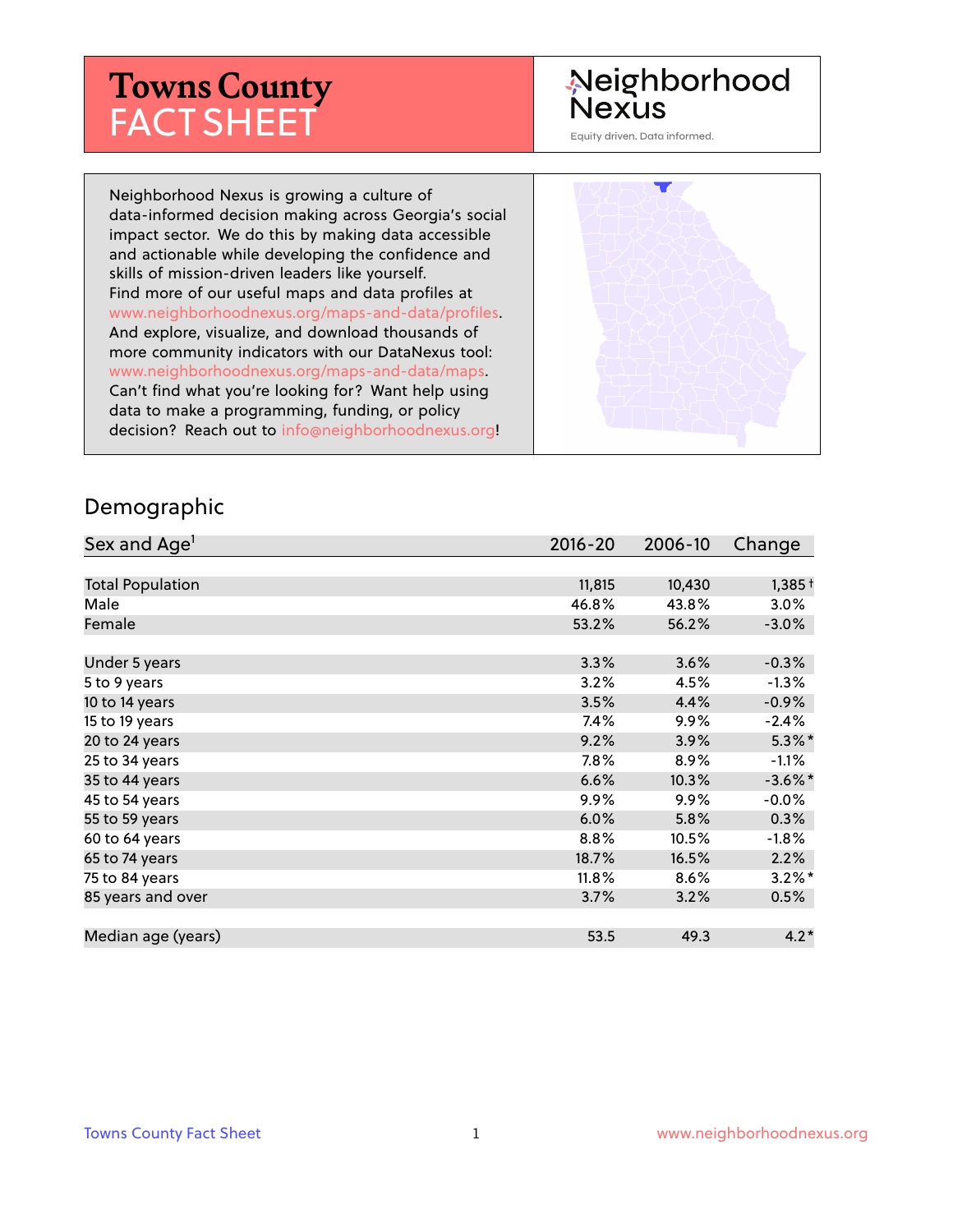# Demographic, continued...

| Race <sup>2</sup>                                   | $2016 - 20$ | 2006-10 | Change     |
|-----------------------------------------------------|-------------|---------|------------|
| <b>Total population</b>                             | 11,815      | 10,430  | $1,385+$   |
| One race                                            | 98.0%       | 99.5%   | $-1.5%$ *  |
| White                                               | 94.8%       | 97.2%   | $-2.4\%$ * |
| <b>Black or African American</b>                    | 1.7%        | 0.7%    | $1.0\%$ *  |
| American Indian and Alaska Native                   | 0.3%        | 0.4%    | $-0.0%$    |
| Asian                                               | 0.5%        | 0.2%    | 0.3%       |
| Native Hawaiian and Other Pacific Islander          | 0.0%        | 0.0%    | 0.0%       |
| Some other race                                     | 0.6%        | 1.0%    | $-0.4%$    |
| Two or more races                                   | 2.0%        | 0.5%    | $1.5\%$ *  |
| Race alone or in combination with other race(s) $3$ | $2016 - 20$ | 2006-10 | Change     |
| Total population                                    | 11,815      | 10,430  | $1,385+$   |
| White                                               | 96.7%       | 97.7%   | $-1.0%$    |
| <b>Black or African American</b>                    | 1.8%        | 0.7%    | $1.1\%$ *  |
| American Indian and Alaska Native                   | 1.3%        | 0.9%    | 0.5%       |
| Asian                                               | 0.6%        | 0.2%    | 0.4%       |
| Native Hawaiian and Other Pacific Islander          | 0.0%        | 0.0%    | 0.0%       |
| Some other race                                     | 1.5%        | 1.0%    | 0.5%       |
| Hispanic or Latino and Race <sup>4</sup>            | $2016 - 20$ | 2006-10 | Change     |
| <b>Total population</b>                             | 11,815      | 10,430  | $1,385+$   |
| Hispanic or Latino (of any race)                    | 2.9%        | 1.5%    | $1.3%$ †   |
| Not Hispanic or Latino                              | 97.1%       | 98.5%   | $-1.3%$ +  |
| White alone                                         | 93.7%       | 96.5%   | $-2.8\%$ * |
| Black or African American alone                     | 1.3%        | 0.7%    | 0.6%       |
| American Indian and Alaska Native alone             | 0.3%        | 0.4%    | $-0.1%$    |
| Asian alone                                         | 0.5%        | 0.2%    | 0.3%       |
| Native Hawaiian and Other Pacific Islander alone    | 0.0%        | 0.0%    | 0.0%       |
| Some other race alone                               | 0.1%        | 0.2%    | $-0.1%$    |
| Two or more races                                   | 1.2%        | 0.5%    | 0.7%       |
| U.S. Citizenship Status <sup>5</sup>                | $2016 - 20$ | 2006-10 | Change     |
| Foreign-born population                             | 318         | 212     | 106        |
| Naturalized U.S. citizen                            | 68.6%       | 50.5%   | 18.1%      |
| Not a U.S. citizen                                  | 31.4%       | 49.5%   | $-18.1%$   |
|                                                     | $2016 - 20$ | 2006-10 |            |
| Citizen, Voting Age Population <sup>6</sup>         |             |         | Change     |
| Citizen, 18 and over population                     | 10,266      | 8,719   | $1,547*$   |
| Male                                                | 46.4%       | 43.4%   | 3.0%       |
| Female                                              | 53.6%       | 56.6%   | $-3.0\%$ * |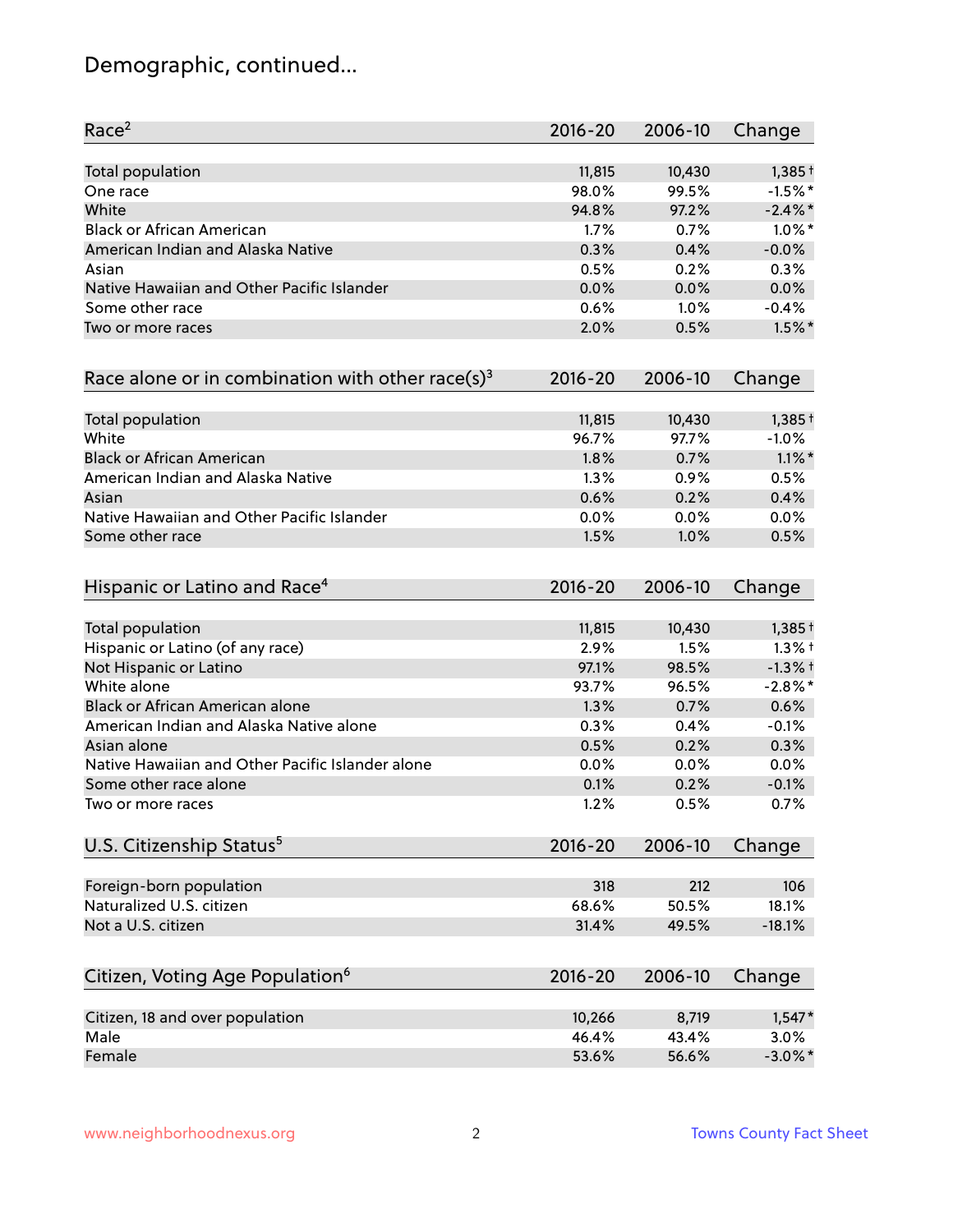#### Economic

| Income <sup>7</sup>                                 | $2016 - 20$ | 2006-10 | Change    |
|-----------------------------------------------------|-------------|---------|-----------|
|                                                     |             |         |           |
| All households                                      | 5,006       | 4,758   | 248       |
| Less than \$10,000                                  | 6.2%        | 7.4%    | $-1.2%$   |
| \$10,000 to \$14,999                                | 5.1%        | 6.6%    | $-1.5%$   |
| \$15,000 to \$24,999                                | 10.1%       | 15.3%   | $-5.2%$   |
| \$25,000 to \$34,999                                | 10.4%       | 12.1%   | $-1.7%$   |
| \$35,000 to \$49,999                                | 16.4%       | 21.0%   | $-4.7%$   |
| \$50,000 to \$74,999                                | 23.6%       | 23.0%   | 0.5%      |
| \$75,000 to \$99,999                                | 9.6%        | 7.3%    | 2.3%      |
| \$100,000 to \$149,999                              | 10.6%       | 4.5%    | $6.2\%$ * |
| \$150,000 to \$199,999                              | 5.6%        | 1.3%    | 4.3%*     |
| \$200,000 or more                                   | 2.4%        | 1.5%    | 1.0%      |
| Median household income (dollars)                   | 51,257      | 39,540  | $11,717*$ |
| Mean household income (dollars)                     | 66,089      | 48,212  | 17,877*   |
| With earnings                                       | 57.7%       | 58.9%   | $-1.2%$   |
| Mean earnings (dollars)                             | 62,517      | 45,628  | 16,889*   |
| <b>With Social Security</b>                         | 57.2%       | 50.9%   | $6.2\%$ * |
| Mean Social Security income (dollars)               | 23,198      | 15,989  | 7,209*    |
| With retirement income                              | 35.6%       | 29.9%   | $5.7\%$ * |
| Mean retirement income (dollars)                    | 27,403      | 22,370  | $5,033*$  |
| With Supplemental Security Income                   | 4.6%        | $3.7\%$ | 1.0%      |
| Mean Supplemental Security Income (dollars)         | 9,062       | 6,778   | 2,283     |
| With cash public assistance income                  | 0.9%        | 0.9%    | 0.1%      |
| Mean cash public assistance income (dollars)        | 1,809       | 9,073   | $-7,265$  |
| With Food Stamp/SNAP benefits in the past 12 months | 8.1%        | 6.1%    | 2.0%      |
|                                                     |             |         |           |
| Families                                            | 3,403       | 3,187   | 216       |
| Less than \$10,000                                  | 2.0%        | 1.7%    | 0.3%      |
| \$10,000 to \$14,999                                | 3.5%        | 3.8%    | $-0.3%$   |
| \$15,000 to \$24,999                                | 8.3%        | 12.2%   | $-3.9%$   |
| \$25,000 to \$34,999                                | 6.8%        | 14.7%   | $-7.9%$ * |
| \$35,000 to \$49,999                                | 18.2%       | 21.0%   | $-2.8%$   |
| \$50,000 to \$74,999                                | 25.0%       | 26.8%   | $-1.8%$   |
| \$75,000 to \$99,999                                | 10.4%       | 9.8%    | 0.6%      |
| \$100,000 to \$149,999                              | 14.3%       | 6.2%    | $8.0\%$ * |
| \$150,000 to \$199,999                              | 7.9%        | 1.9%    | $6.0\%$ * |
| \$200,000 or more                                   | 3.6%        | 1.8%    | 1.8%      |
| Median family income (dollars)                      | 58,218      | 48,020  | 10,198*   |
| Mean family income (dollars)                        | 78,911      | 56,167  | 22,744*   |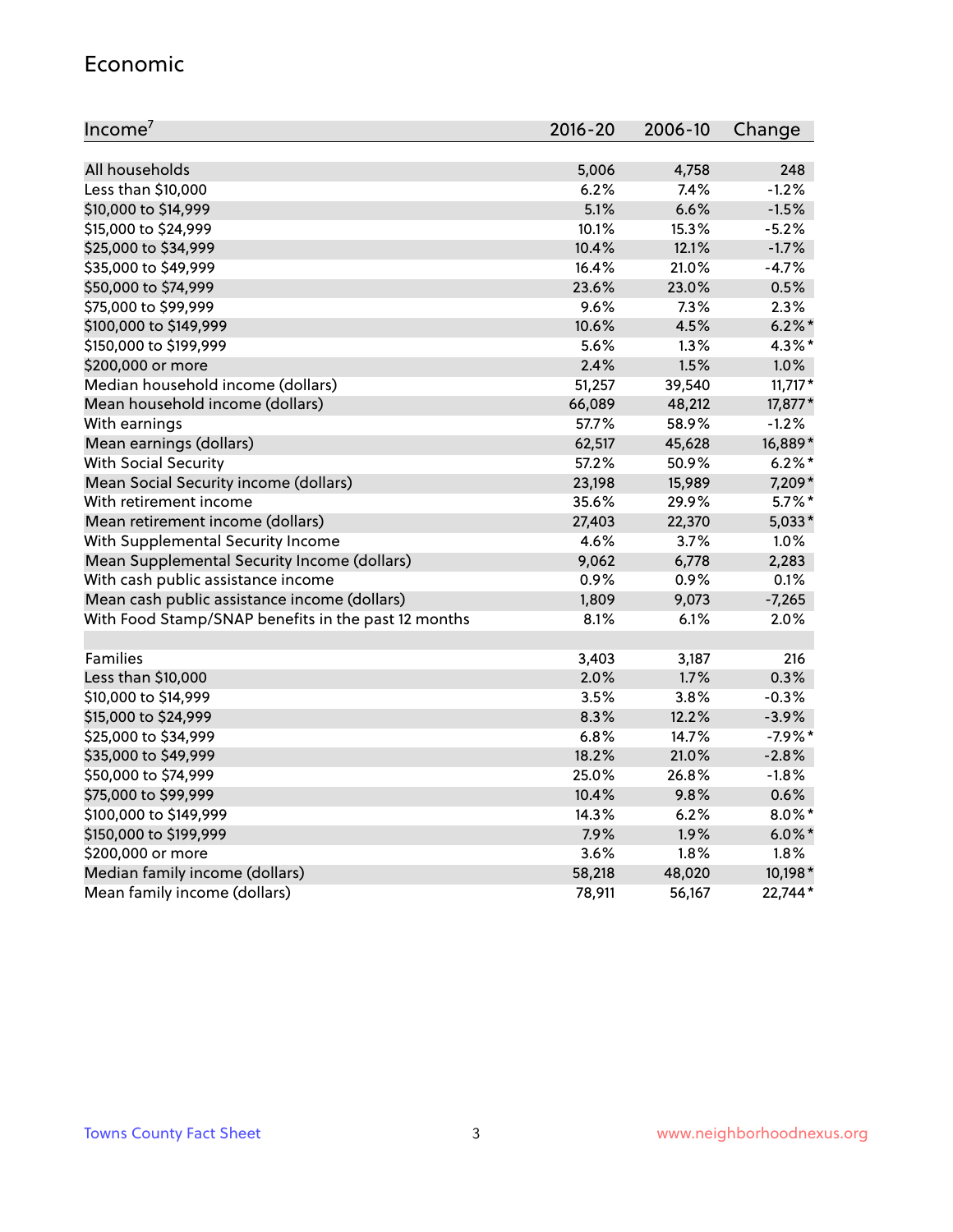### Economic, continued...

| Income, continued <sup>8</sup>                                        | $2016 - 20$ | 2006-10 | Change          |
|-----------------------------------------------------------------------|-------------|---------|-----------------|
|                                                                       |             |         |                 |
| Nonfamily households                                                  | 1,603       | 1,571   | 32 <sub>2</sub> |
| Median nonfamily income (dollars)                                     | 32,332      | 21,601  | 10,731*         |
| Mean nonfamily income (dollars)                                       | 38,282      | 30,885  | 7,397*          |
| Median earnings for workers (dollars)                                 | 22,381      | 21,074  | 1,307           |
| Median earnings for male full-time, year-round workers<br>(dollars)   | 41,194      | 31,668  | 9,526*          |
| Median earnings for female full-time, year-round workers<br>(dollars) | 29,688      | 27,127  | 2,561           |
| Per capita income (dollars)                                           | 27,763      | 21,527  | $6,236*$        |
| Families and People Below Poverty Level <sup>9</sup>                  | $2016 - 20$ | 2006-10 | Change          |
|                                                                       |             |         |                 |
| <b>All families</b>                                                   | 8.9%        | 5.6%    | 3.3%            |
| With related children under 18 years                                  | 15.6%       | 11.2%   | 4.5%            |
| With related children under 5 years only                              | 34.5%       | 3.8%    | 30.7%           |
| Married couple families                                               | 6.8%        | 2.6%    | 4.3%*           |
| With related children under 18 years                                  | 6.6%        | 2.3%    | $4.3\%$ *       |
| With related children under 5 years only                              | 22.6%       | 4.0%    | 18.6%*          |
| Families with female householder, no husband present                  | 25.3%       | 31.5%   | $-6.3%$         |
| With related children under 18 years                                  | 39.0%       | 53.5%   | $-14.5%$        |
| With related children under 5 years only                              | 100.0%      | 0.0%    | 100.0%          |
| All people                                                            | 12.8%       | 9.3%    | 3.5%            |
| Under 18 years                                                        | 13.3%       | 13.2%   | 0.2%            |
| Related children under 18 years                                       | 13.3%       | 13.2%   | 0.2%            |
| Related children under 5 years                                        | 23.2%       | 18.5%   | 4.7%            |
| Related children 5 to 17 years                                        | 9.5%        | 11.5%   | $-2.0%$         |
| 18 years and over                                                     | 12.7%       | 8.5%    | 4.2%*           |
| 18 to 64 years                                                        | 14.9%       | 9.0%    | 5.9%*           |
| 65 years and over                                                     | 9.6%        | 7.7%    | 1.8%            |
| People in families                                                    | 9.7%        | 6.3%    | 3.4%            |
| Unrelated individuals 15 years and over                               | 26.4%       | 22.3%   | 4.1%            |
|                                                                       |             |         |                 |
| Non-Hispanic white people                                             | 12.4%       | 8.9%    | $3.5%$ *        |
| Black or African-American people                                      | 0.0%        | 100.0%  | $-100.0\%$ t    |
| Asian people                                                          | 25.9%       | 0.0%    | 25.9%           |
| Hispanic or Latino people                                             | 14.8%       | 20.0%   | $-5.2%$         |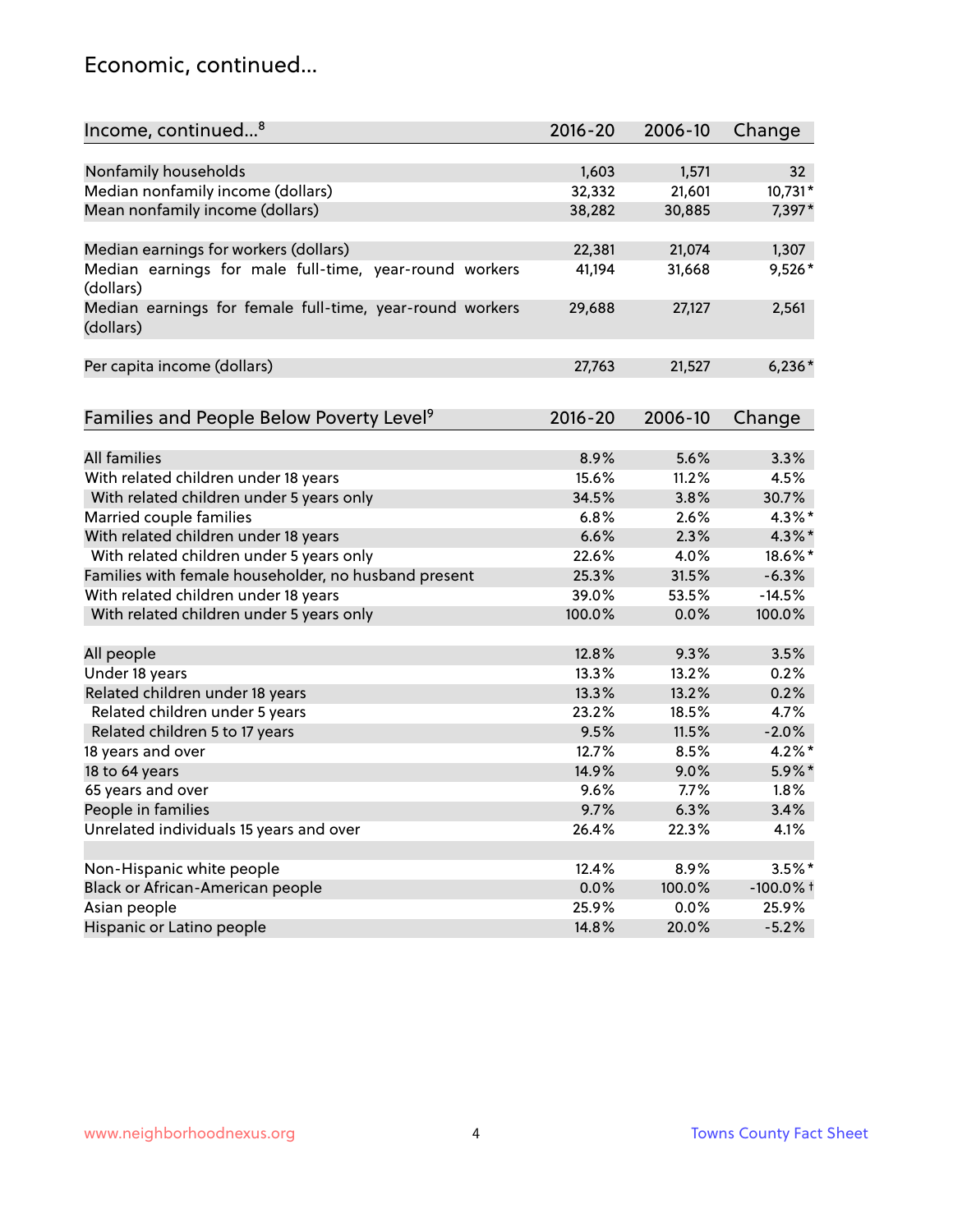# Employment

| Employment Status <sup>10</sup>                                                               | 2010        | 2020    | Change      |
|-----------------------------------------------------------------------------------------------|-------------|---------|-------------|
| In Labor Force                                                                                | 3,841       | 4,341   | 4,341       |
| <b>Unemployment Rate</b>                                                                      | 6.7%        | 12.9%   | $-6.2%$     |
| Industry <sup>11</sup>                                                                        | $2016 - 20$ | 2006-10 | Change      |
| Civilian employed population 16 years and over                                                | 4,479       | 3,940   | 539         |
| Agriculture, forestry, fishing and hunting, and mining                                        | 1.7%        | 0.3%    | 1.5%        |
| Construction                                                                                  | 7.5%        | 22.9%   | $-15.4\%$ * |
| Manufacturing                                                                                 | 4.8%        | 3.8%    | 1.0%        |
| Wholesale trade                                                                               | 2.3%        | 0.8%    | $1.5\%$ *   |
| Retail trade                                                                                  | 11.9%       | 7.6%    | $4.2\%$ *   |
| Transportation and warehousing, and utilities                                                 | 4.7%        | 3.2%    | 1.5%        |
| Information                                                                                   | 2.0%        | 2.8%    | $-0.8%$     |
| Finance and insurance, and real estate and rental and leasing                                 | 3.4%        | 12.1%   | $-8.7\%$ *  |
| Professional, scientific, and management, and administrative<br>and waste management services | 8.6%        | 4.9%    | $3.7\%$ *   |
| Educational services, and health care and social assistance                                   | 29.2%       | 22.7%   | 6.5%        |
| Arts, entertainment, and recreation, and accommodation and<br>food services                   | 11.1%       | 9.6%    | 1.4%        |
| Other services, except public administration                                                  | 5.1%        | 6.4%    | $-1.2%$     |
| Public administration                                                                         | 7.6%        | 2.8%    | 4.8%*       |
| Occupation <sup>12</sup>                                                                      | $2016 - 20$ | 2006-10 | Change      |
|                                                                                               |             |         |             |
| Civilian employed population 16 years and over                                                | 4,479       | 3,940   | 539         |
| Management, business, science, and arts occupations                                           | 31.2%       | 22.6%   | $8.6\%$ *   |
| Service occupations                                                                           | 26.5%       | 17.3%   | $9.1\%$ *   |
| Sales and office occupations                                                                  | 22.9%       | 29.9%   | $-7.0%$     |
| Natural<br>resources,<br>construction,<br>and<br>maintenance<br>occupations                   | 11.0%       | 19.9%   | $-9.0\%$ *  |
| Production, transportation, and material moving occupations                                   | 8.4%        | 10.2%   | $-1.8%$     |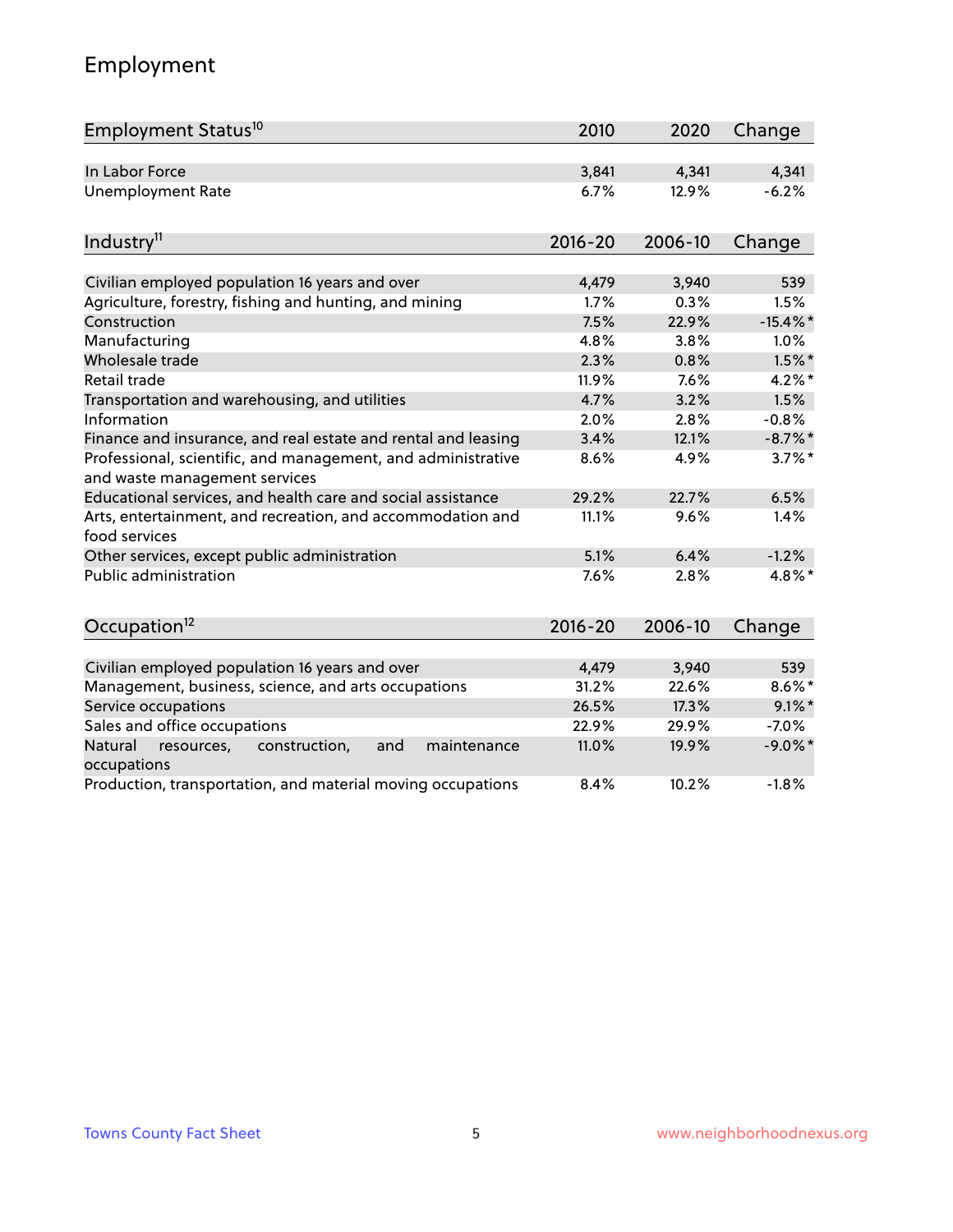# Employment, continued...

| Class of Worker <sup>13</sup>                          | $2016 - 20$ | 2006-10 | Change     |
|--------------------------------------------------------|-------------|---------|------------|
| Civilian employed population 16 years and over         | 4,479       | 3,940   | 539        |
| Private wage and salary workers                        | 72.1%       | 69.4%   | 2.7%       |
| Government workers                                     | 19.2%       | 16.4%   | 2.8%       |
| Self-employed in own not incorporated business workers | 8.3%        | 13.9%   | $-5.7\%$ * |
| Unpaid family workers                                  | 0.4%        | 0.3%    | 0.1%       |
| Job Flows <sup>14</sup>                                | 2019        | 2010    | Change     |
|                                                        |             |         |            |
| Total Jobs in county                                   | 3,294       | 3,230   | 64         |
| Held by residents of county                            | 41.4%       | 45.2%   | $-3.8%$    |
| Held by non-residents of county                        | 58.6%       | 54.8%   | 3.8%       |
|                                                        |             |         |            |
| Jobs by Industry Sector <sup>15</sup>                  | 2019        | 2010    | Change     |
| Total Jobs in county                                   | 3,294       | 3,230   | 64         |
| Goods Producing sectors                                | 8.9%        | 4.6%    | 4.3%       |
| Trade, Transportation, and Utilities sectors           | 19.3%       | 20.8%   | $-1.5%$    |
| All Other Services sectors                             | 71.8%       | 74.6%   | $-2.8%$    |
|                                                        |             |         |            |
| Total Jobs in county held by county residents          | 1,363       | 1,460   | $-97$      |
| <b>Goods Producing sectors</b>                         | 7.6%        | 6.2%    | 1.5%       |
| Trade, Transportation, and Utilities sectors           | 15.0%       | 16.3%   | $-1.3%$    |
| All Other Services sectors                             | 77.4%       | 77.5%   | $-0.1%$    |
| Jobs by Earnings <sup>16</sup>                         | 2019        | 2010    | Change     |
|                                                        |             |         |            |
| Total Jobs in county                                   | 3,294       | 3,230   | 64         |
| Jobs with earnings \$1250/month or less                | 31.9%       | 40.5%   | $-8.6%$    |
| Jobs with earnings \$1251/month to \$3333/month        | 38.2%       | 40.2%   | $-2.0%$    |
| Jobs with earnings greater than \$3333/month           | 29.9%       | 19.3%   | 10.6%      |
|                                                        |             |         |            |
| Total Jobs in county held by county residents          | 1,363       | 1,460   | -97        |
| Jobs with earnings \$1250/month or less                | 33.3%       | 37.9%   | $-4.6%$    |
| Jobs with earnings \$1251/month to \$3333/month        | 43.1%       | 42.5%   | 0.5%       |
| Jobs with earnings greater than \$3333/month           | 23.6%       | 19.6%   | 4.0%       |
|                                                        |             |         |            |
| Jobs by Age of Worker <sup>17</sup>                    | 2019        | 2010    | Change     |
|                                                        |             |         |            |
| Total Jobs in county                                   | 3,294       | 3,230   | 64         |
| Jobs with workers age 29 or younger                    | 24.2%       | 26.4%   | $-2.2%$    |
| Jobs with workers age 30 to 54                         | 49.0%       | 52.1%   | $-3.1%$    |
| Jobs with workers age 55 or older                      | 26.8%       | 21.5%   | 5.3%       |
| Total Jobs in county held by county residents          | 1,363       | 1,460   | $-97$      |
| Jobs with workers age 29 or younger                    | 20.9%       | 22.1%   | $-1.1%$    |
| Jobs with workers age 30 to 54                         | 48.6%       | 53.6%   | $-5.0%$    |
| Jobs with workers age 55 or older                      | 30.4%       | 24.3%   | 6.1%       |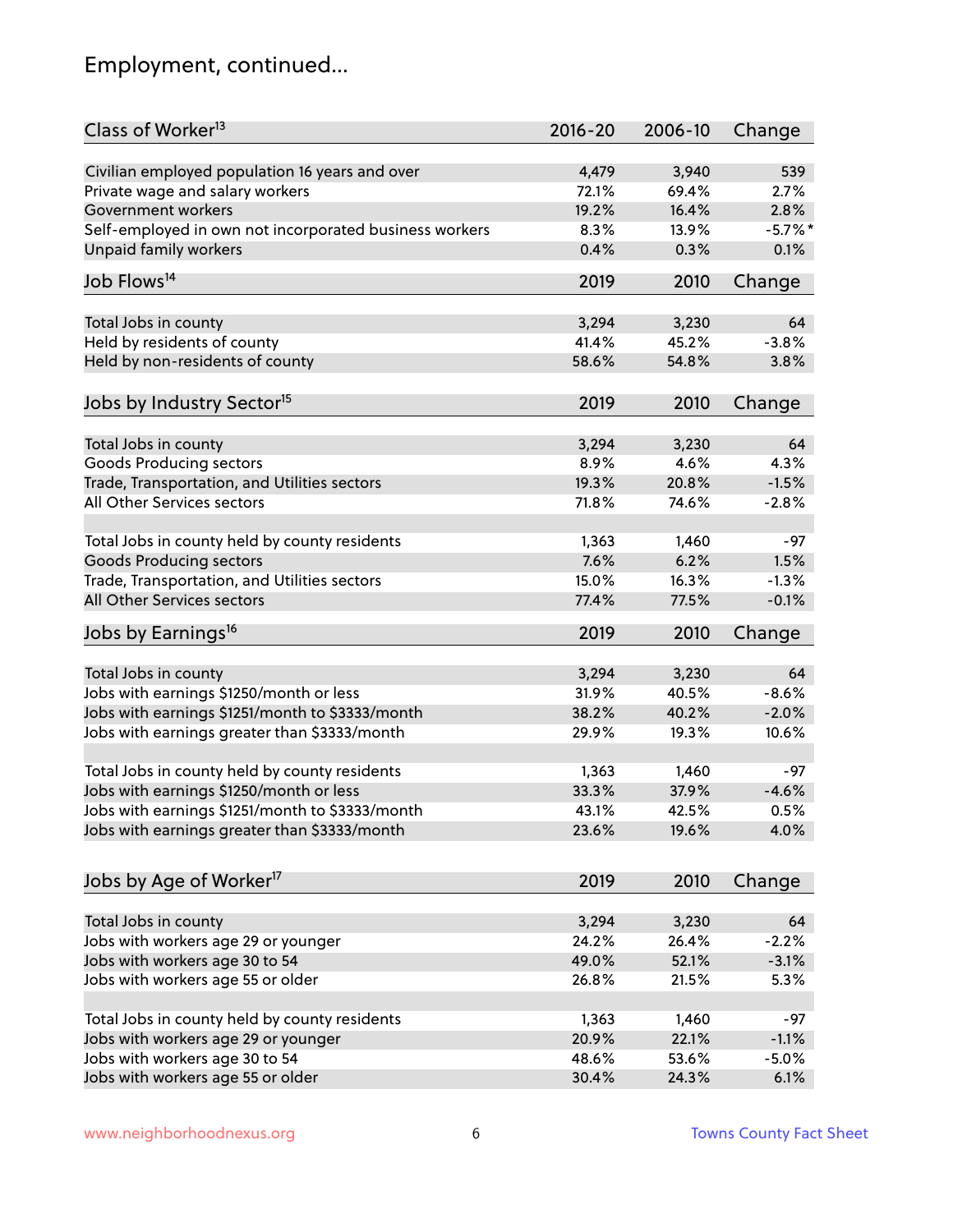#### Education

| Early Learning <sup>18</sup>                        |              |         | 2022          |
|-----------------------------------------------------|--------------|---------|---------------|
| Licensed Capacity of Early Learning Centers         |              |         | 181           |
| Licenced capacity per 1,000 children ages 0-4       |              |         | 396.9         |
| School Enrollment <sup>19</sup>                     | 2022         | 2010    | Change        |
|                                                     |              |         |               |
| <b>Enrolled in Public School</b>                    | 1,024        | 1,133   | $-109$        |
| White                                               | 89.4%        | 96.6%   | $-7.2%$       |
| <b>Black or African-American</b>                    | 0.7%         | 0.0%    | 0.7%          |
| Asian<br><b>Native American</b>                     | 1.2%         | 0.0%    | 1.2%          |
| Pacific Islander                                    | 0.3%<br>0.0% | 0.0%    | 0.3%          |
| <b>Biracial or Multi-Racial</b>                     | 2.0%         | 0.0%    | 0.0%<br>2.0%  |
|                                                     |              | 0.0%    |               |
| Hispanic or Latino                                  | 6.5%         | 0.0%    | 6.5%          |
| Georgia Milestones: 3rd Grade Reading <sup>20</sup> |              |         | 2019          |
| <b>Number of Students Tested</b>                    |              |         | 66            |
|                                                     |              |         | 60.6%         |
| Proficient or Distinguished                         |              |         |               |
| Georgia Milestones: 8th Grade Math <sup>21</sup>    |              |         | 2019          |
| <b>Number of Students Tested</b>                    |              |         | 71            |
| Proficient or Distinguished                         |              |         | 63.4%         |
| Graduation Rates <sup>22</sup>                      | 2021         | 2012    | Change        |
| Cohort                                              |              | 60      |               |
| <b>High School Graduation Rate</b>                  | 79<br>91.1%  | 93.3%   | 19<br>$-2.2%$ |
|                                                     |              |         |               |
| Educational Attainment <sup>23</sup>                | $2016 - 20$  | 2006-10 | Change        |
| Population 25 years and over                        | 8,669        | 7,691   | 978*          |
| Less than 9th grade                                 | 2.1%         | 4.6%    | $-2.5%$       |
| 9th to 12th grade, no diploma                       | 6.2%         | 8.9%    | $-2.7%$       |
| High school graduate (includes equivalency)         | 27.6%        | 37.4%   | $-9.8\%$ *    |
| Some college, no degree                             | 22.0%        | 19.6%   | 2.4%          |
| Associate's degree                                  | 9.5%         | 8.8%    | 0.7%          |
| Bachelor's degree                                   | 18.0%        | 12.4%   | $5.6\%$ *     |
| Graduate or professional degree                     | 14.6%        | 8.4%    | $6.2\%$ *     |
|                                                     |              |         |               |
| Percent high school graduate or higher              | 91.7%        | 86.5%   | 5.2%          |
| Percent bachelor's degree or higher                 | 32.6%        | 20.8%   | $11.8\%$ *    |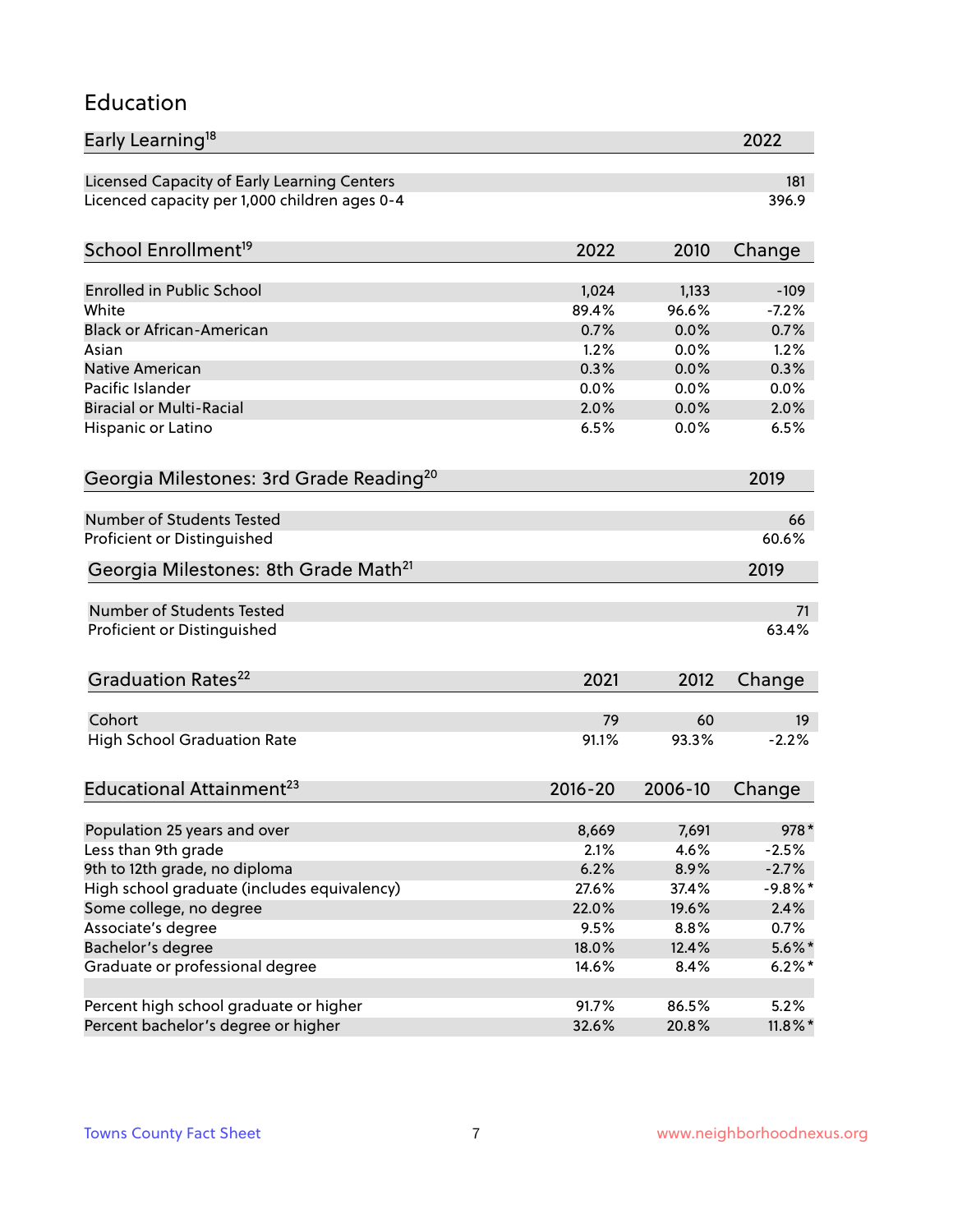### Housing

| Households by Type <sup>24</sup>                     | 2016-20     | 2006-10 | Change     |
|------------------------------------------------------|-------------|---------|------------|
|                                                      |             |         |            |
| <b>Total households</b>                              | 5,006       | 4,758   | 248        |
| Family households (families)                         | 68.0%       | 67.0%   | 1.0%       |
| With own children under 18 years                     | 12.9%       | 19.8%   | $-6.8\%$ * |
| Married-couple family                                | 59.2%       | 56.9%   | 2.4%       |
| With own children of the householder under 18 years  | 9.4%        | 16.4%   | $-6.9\%$ * |
| Male householder, no wife present, family            | 0.9%        | 4.3%    | $-3.5%$ *  |
| With own children of the householder under 18 years  | 0.5%        | 1.7%    | $-1.2%$    |
| Female householder, no husband present, family       | 7.9%        | 5.8%    | 2.1%       |
| With own children of the householder under 18 years  | 3.0%        | 1.7%    | 1.3%       |
| Nonfamily households                                 | 32.0%       | 33.0%   | $-1.0%$    |
| Householder living alone                             | 25.5%       | 30.2%   | $-4.7%$    |
| 65 years and over                                    | 14.9%       | 17.3%   | $-2.4%$    |
|                                                      |             |         |            |
| Households with one or more people under 18 years    | 16.2%       | 22.0%   | $-5.8\%$ * |
| Households with one or more people 65 years and over | 52.1%       | 45.5%   | $6.6\%$ *  |
| Average household size                               | 2.19        | 2.00    | 0.19       |
| Average family size                                  | 2.63        | 2.43    | 0.20       |
|                                                      |             |         |            |
| Housing Occupancy <sup>25</sup>                      | $2016 - 20$ | 2006-10 | Change     |
|                                                      |             |         |            |
| Total housing units                                  | 8,291       | 7,686   | 605*       |
| Occupied housing units                               | 60.4%       | 61.9%   | $-1.5%$    |
| Vacant housing units                                 | 39.6%       | 38.1%   | 1.5%       |
| Homeowner vacancy rate                               | 3.3         | 3.0     | 0.3        |
| Rental vacancy rate                                  | 17.7        | 11.3    | 6.4        |
|                                                      |             |         |            |
| Units in Structure <sup>26</sup>                     | 2016-20     | 2006-10 | Change     |
| Total housing units                                  | 8,291       | 7,686   | $605*$     |
| 1-unit, detached                                     | 78.9%       | 74.8%   | 4.1%       |
|                                                      |             |         |            |
| 1-unit, attached                                     | 1.7%        | 0.6%    | $1.2\%$ *  |
| 2 units                                              | 0.9%        | 0.1%    | $0.8\%$ *  |
| 3 or 4 units                                         | 1.6%        | 0.7%    | $0.9\% *$  |
| 5 to 9 units                                         | 0.2%        | 0.2%    | $-0.0%$    |
| 10 to 19 units                                       | 1.1%        | 0.4%    | $0.8\%$ *  |
| 20 or more units                                     | 2.2%        | 0.9%    | $1.3\%$ *  |
| Mobile home                                          | 13.1%       | 22.4%   | $-9.2%$ *  |
| Boat, RV, van, etc.                                  | 0.2%        | 0.0%    | 0.2%       |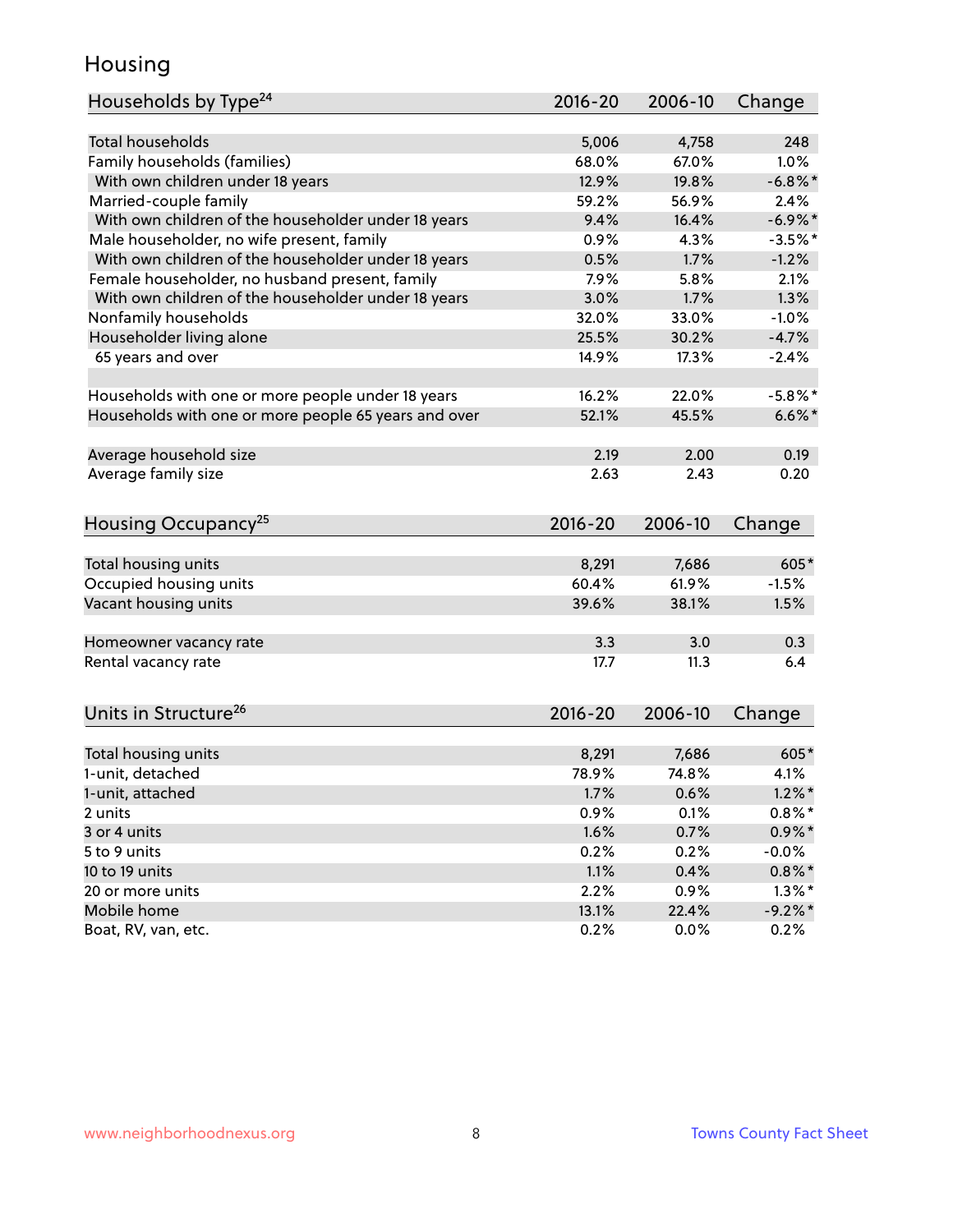# Housing, Continued...

| Year Structure Built <sup>27</sup>             | 2016-20     | 2006-10 | Change     |
|------------------------------------------------|-------------|---------|------------|
| Total housing units                            | 8,291       | 7,686   | 605*       |
| Built 2014 or later                            | 1.4%        | (X)     | (X)        |
| Built 2010 to 2013                             | 3.8%        | (X)     | (X)        |
| Built 2000 to 2009                             | 26.8%       | 13.2%   | 13.6%*     |
| Built 1990 to 1999                             | 24.1%       | 30.7%   | $-6.6\%$ * |
| Built 1980 to 1989                             | 15.3%       | 22.7%   | $-7.3\%$ * |
| Built 1970 to 1979                             | 12.9%       | 15.3%   | $-2.4%$    |
| Built 1960 to 1969                             | 6.3%        | 6.2%    | 0.2%       |
| Built 1950 to 1959                             | 5.3%        | 6.2%    | $-0.9%$    |
| Built 1940 to 1949                             | 1.1%        | 2.5%    | $-1.4%$    |
| Built 1939 or earlier                          | 3.0%        | 3.3%    | $-0.3%$    |
|                                                |             |         |            |
| Housing Tenure <sup>28</sup>                   | $2016 - 20$ | 2006-10 | Change     |
| Occupied housing units                         | 5,006       | 4,758   | 248        |
| Owner-occupied                                 | 80.4%       | 86.5%   | $-6.1\%$ * |
| Renter-occupied                                | 19.6%       | 13.5%   | $6.1\%$ *  |
| Average household size of owner-occupied unit  | 2.20        | 1.96    | $0.24*$    |
| Average household size of renter-occupied unit | 2.18        | 2.30    | $-0.12$    |
| Residence 1 Year Ago <sup>29</sup>             | 2016-20     | 2006-10 | Change     |
| Population 1 year and over                     | 11,662      | 10,372  | $1,290*$   |
| Same house                                     | 86.7%       | 89.8%   | $-3.1%$    |
| Different house in the U.S.                    | 12.7%       | 10.2%   | 2.5%       |
| Same county                                    | 2.9%        | 1.6%    | 1.3%       |
| Different county                               | 9.8%        | 8.6%    | 1.2%       |
| Same state                                     | 5.9%        | 6.5%    | $-0.6%$    |
| Different state                                | 3.9%        | 2.1%    | $1.7\%$ *  |
| Abroad                                         | 0.6%        | 0.0%    | 0.6%       |
| Value of Housing Unit <sup>30</sup>            | 2016-20     | 2006-10 | Change     |
| Owner-occupied units                           | 4,027       | 4,118   | $-91$      |
| Less than \$50,000                             | 3.7%        | 8.0%    | $-4.2%$ *  |
| \$50,000 to \$99,999                           | 5.5%        | 13.2%   | $-7.7\%$ * |
| \$100,000 to \$149,999                         | 11.4%       | 13.1%   | $-1.7%$    |
| \$150,000 to \$199,999                         | 17.8%       | 17.0%   | 0.8%       |
| \$200,000 to \$299,999                         | 23.7%       | 22.5%   | 1.2%       |
| \$300,000 to \$499,999                         | 25.9%       | 13.4%   | 12.5%*     |
| \$500,000 to \$999,999                         | 9.3%        | 9.6%    | $-0.3%$    |
| \$1,000,000 or more                            | 2.7%        | 3.3%    | $-0.6%$    |
| Median (dollars)                               | 241,900     | 194,600 | 47,300*    |
| Mortgage Status <sup>31</sup>                  | $2016 - 20$ | 2006-10 | Change     |
|                                                |             |         |            |
| Owner-occupied units                           | 4,027       | 4,118   | $-91$      |
| Housing units with a mortgage                  | 49.3%       | 46.1%   | 3.2%       |
| Housing units without a mortgage               | 50.7%       | 53.9%   | $-3.2\%$ * |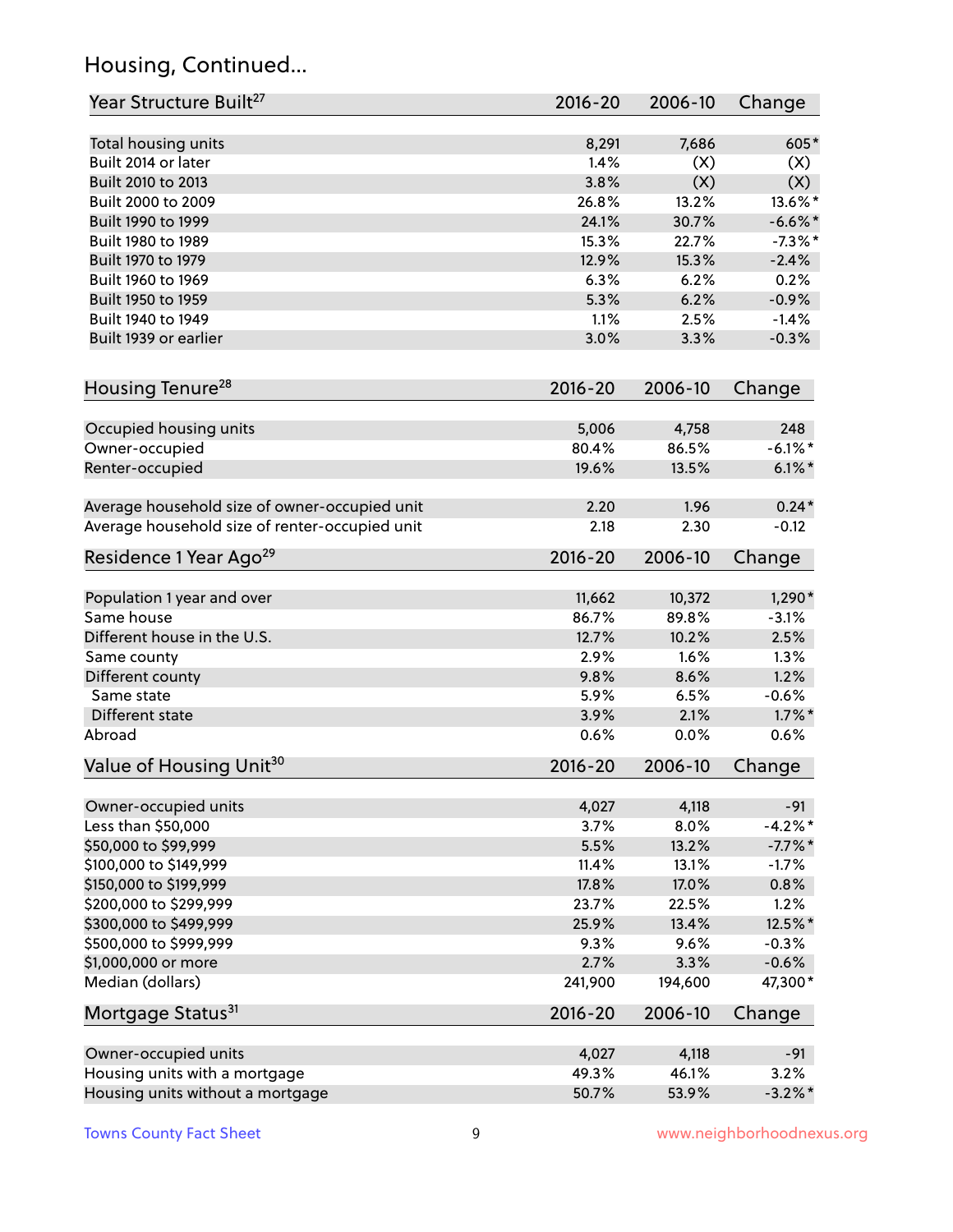# Housing, Continued...

| Selected Monthly Owner Costs <sup>32</sup>                                            | 2016-20   | 2006-10 | Change      |
|---------------------------------------------------------------------------------------|-----------|---------|-------------|
| Housing units with a mortgage                                                         | 1,985     | 1,900   | 85          |
| Less than \$300                                                                       | 0.0%      | 0.0%    | 0.0%        |
| \$300 to \$499                                                                        | 1.5%      | 1.3%    | 0.2%        |
| \$500 to \$999                                                                        | 24.4%     | 37.5%   | $-13.1\%$ * |
| \$1,000 to \$1,499                                                                    | 37.4%     | 37.1%   | 0.3%        |
| \$1,500 to \$1,999                                                                    | 18.7%     | 16.4%   | 2.4%        |
| \$2,000 to \$2,999                                                                    | 12.4%     | 4.6%    | $7.8\%$ *   |
| \$3,000 or more                                                                       | 5.5%      | 3.1%    | 2.4%        |
| Median (dollars)                                                                      | 1,261     | 1,138   | 123         |
| Housing units without a mortgage                                                      | 2,042     | 2,218   | $-176$      |
| Less than \$150                                                                       | 3.4%      | 5.5%    | $-2.1%$     |
| \$150 to \$249                                                                        | 9.3%      | 26.6%   | $-17.4\%$ * |
| \$250 to \$349                                                                        | 23.1%     | 30.0%   | $-6.9\%$    |
| \$350 to \$499                                                                        | 34.5%     | 23.0%   | $11.4\%$ *  |
| \$500 to \$699                                                                        | 20.2%     | 10.6%   | $9.7\%$ *   |
| \$700 or more                                                                         | 9.5%      | 4.3%    | $5.2\%$ *   |
| Median (dollars)                                                                      | 407       | 296     | $111*$      |
| Household Income <sup>33</sup>                                                        |           |         |             |
| Housing units with a mortgage (excluding units where<br>SMOCAPI cannot be computed)   | 1,985     | 1,876   | 109         |
| Less than 20.0 percent                                                                | 36.4%     | 26.0%   | 10.5%       |
| 20.0 to 24.9 percent                                                                  | 20.8%     | 9.3%    | $11.4\%$ *  |
| 25.0 to 29.9 percent                                                                  | 8.1%      | 12.0%   | $-3.9%$     |
| 30.0 to 34.9 percent                                                                  | 7.2%      | 12.7%   | $-5.6%$     |
| 35.0 percent or more                                                                  | 27.6%     | 39.9%   | $-12.4\%$ * |
| Not computed                                                                          | $\pmb{0}$ | 24      | $-24$       |
| Housing unit without a mortgage (excluding units where<br>SMOCAPI cannot be computed) | 2,005     | 2,158   | $-153$      |
| Less than 10.0 percent                                                                | 50.0%     | 41.4%   | $8.6\%$ *   |
| 10.0 to 14.9 percent                                                                  | 17.7%     | 20.1%   | $-2.4%$     |
| 15.0 to 19.9 percent                                                                  | 8.2%      | 14.6%   | $-6.4%$     |
| 20.0 to 24.9 percent                                                                  | 5.7%      | 5.6%    | 0.1%        |
| 25.0 to 29.9 percent                                                                  | 3.3%      | 6.9%    | $-3.6%$     |
| 30.0 to 34.9 percent                                                                  | 3.7%      | 2.9%    | 0.9%        |
| 35.0 percent or more                                                                  | 11.4%     | 8.6%    | 2.8%        |
| Not computed                                                                          | 37        | 60      | $-23$       |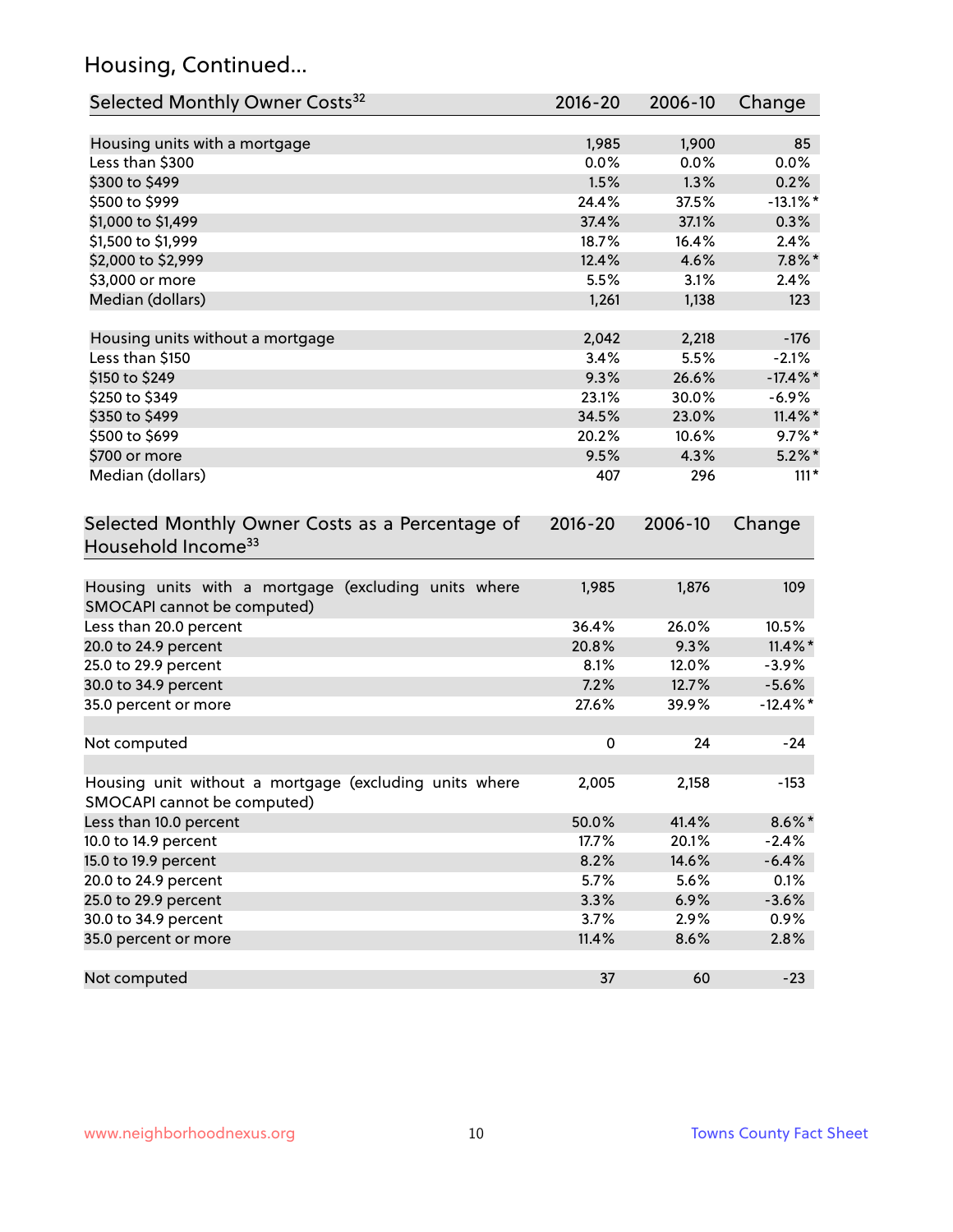# Housing, Continued...

| Gross Rent <sup>34</sup>                                                       | 2016-20     | $2006 - 10$ | Change   |
|--------------------------------------------------------------------------------|-------------|-------------|----------|
|                                                                                |             |             |          |
| Occupied units paying rent                                                     | 822         | 428         | $394*$   |
| Less than \$200                                                                | 1.6%        | 3.7%        | $-2.2%$  |
| \$200 to \$499                                                                 | 11.2%       | 9.1%        | 2.1%     |
| \$500 to \$749                                                                 | 31.4%       | 41.8%       | $-10.4%$ |
| \$750 to \$999                                                                 | 27.6%       | 33.4%       | $-5.8%$  |
| \$1,000 to \$1,499                                                             | 22.1%       | 4.9%        | 17.2%*   |
| \$1,500 to \$1,999                                                             | 5.0%        | 4.7%        | 0.3%     |
| \$2,000 or more                                                                | 1.1%        | 2.3%        | $-1.2%$  |
| Median (dollars)                                                               | 776         | 677         | 99       |
|                                                                                |             |             |          |
| No rent paid                                                                   | 157         | 212         | $-55$    |
|                                                                                |             |             |          |
| Gross Rent as a Percentage of Household Income <sup>35</sup>                   | $2016 - 20$ | 2006-10     | Change   |
|                                                                                |             |             |          |
| Occupied units paying rent (excluding units where GRAPI<br>cannot be computed) | 817         | 428         | 389*     |
| Less than 15.0 percent                                                         | 15.9%       | 10.3%       | 5.6%     |
| 15.0 to 19.9 percent                                                           | 19.0%       | 25.0%       | $-6.0%$  |
| 20.0 to 24.9 percent                                                           | 15.9%       | 12.1%       | 3.8%     |
| 25.0 to 29.9 percent                                                           | 5.3%        | 10.0%       | $-4.8%$  |
| 30.0 to 34.9 percent                                                           | 6.6%        | 3.3%        | 3.3%     |
| 35.0 percent or more                                                           | 37.3%       | 39.3%       | $-1.9%$  |
|                                                                                |             |             |          |
| Not computed                                                                   | 162         | 212         | $-50$    |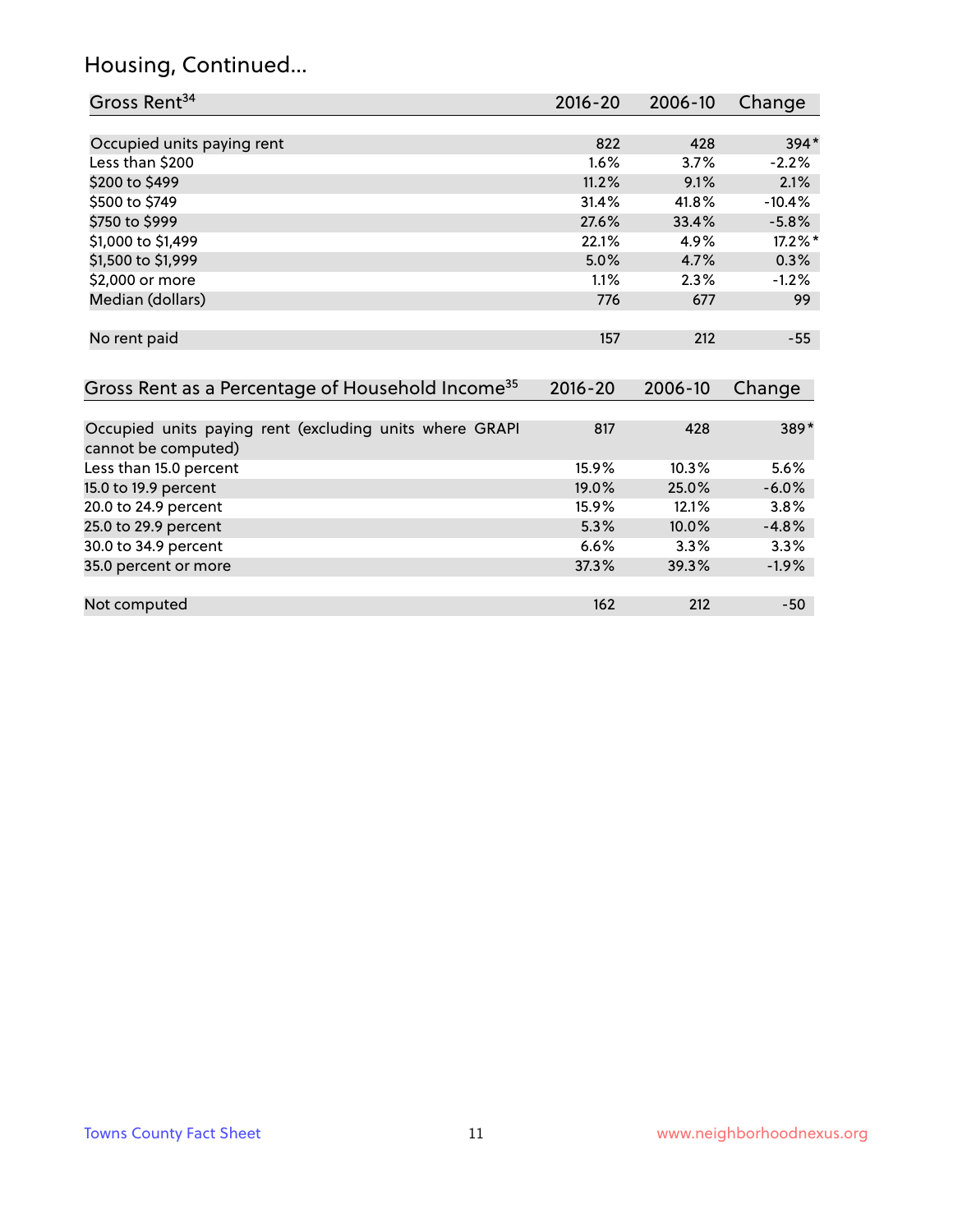# Community Involvement

| Voter Registration and Turnout <sup>36</sup> | 2020   |
|----------------------------------------------|--------|
|                                              |        |
| Active registered voters                     | 10.111 |
| Number voted in Presidential election        | 7.945  |
| Percent voted in Presidential election       | 78.6%  |

## Transportation

| Commuting to Work <sup>37</sup>           | 2016-20     | 2006-10 | Change  |
|-------------------------------------------|-------------|---------|---------|
|                                           |             |         |         |
| Workers 16 years and over                 | 4,398       | 3,832   | 566*    |
| Car, truck, or van - drove alone          | 80.4%       | 76.4%   | 4.0%    |
| Car, truck, or van - carpooled            | 11.1%       | 11.8%   | $-0.7%$ |
| Public transportation (excluding taxicab) | 0.2%        | $0.0\%$ | 0.2%    |
| Walked                                    | 3.5%        | 6.8%    | $-3.4%$ |
| Other means                               | 1.2%        | $0.0\%$ | 1.2%    |
| Worked at home                            | 3.5%        | 4.9%    | $-1.4%$ |
|                                           |             |         |         |
| Mean travel time to work (minutes)        | 21.5        | 24.0    | $-2.4$  |
|                                           |             |         |         |
| Vehicles Available <sup>38</sup>          | $2016 - 20$ | 2006-10 | Change  |
|                                           |             |         |         |
| Occupied housing units                    | 5,006       | 4,758   | 248     |
| No vehicles available                     | 2.7%        | 4.3%    | $-1.7%$ |
| 1 vehicle available                       | 26.9%       | 33.7%   | $-6.8%$ |
| 2 vehicles available                      | 46.2%       | 41.9%   | 4.3%    |
| 3 or more vehicles available              | 24.2%       | 20.0%   | 4.1%    |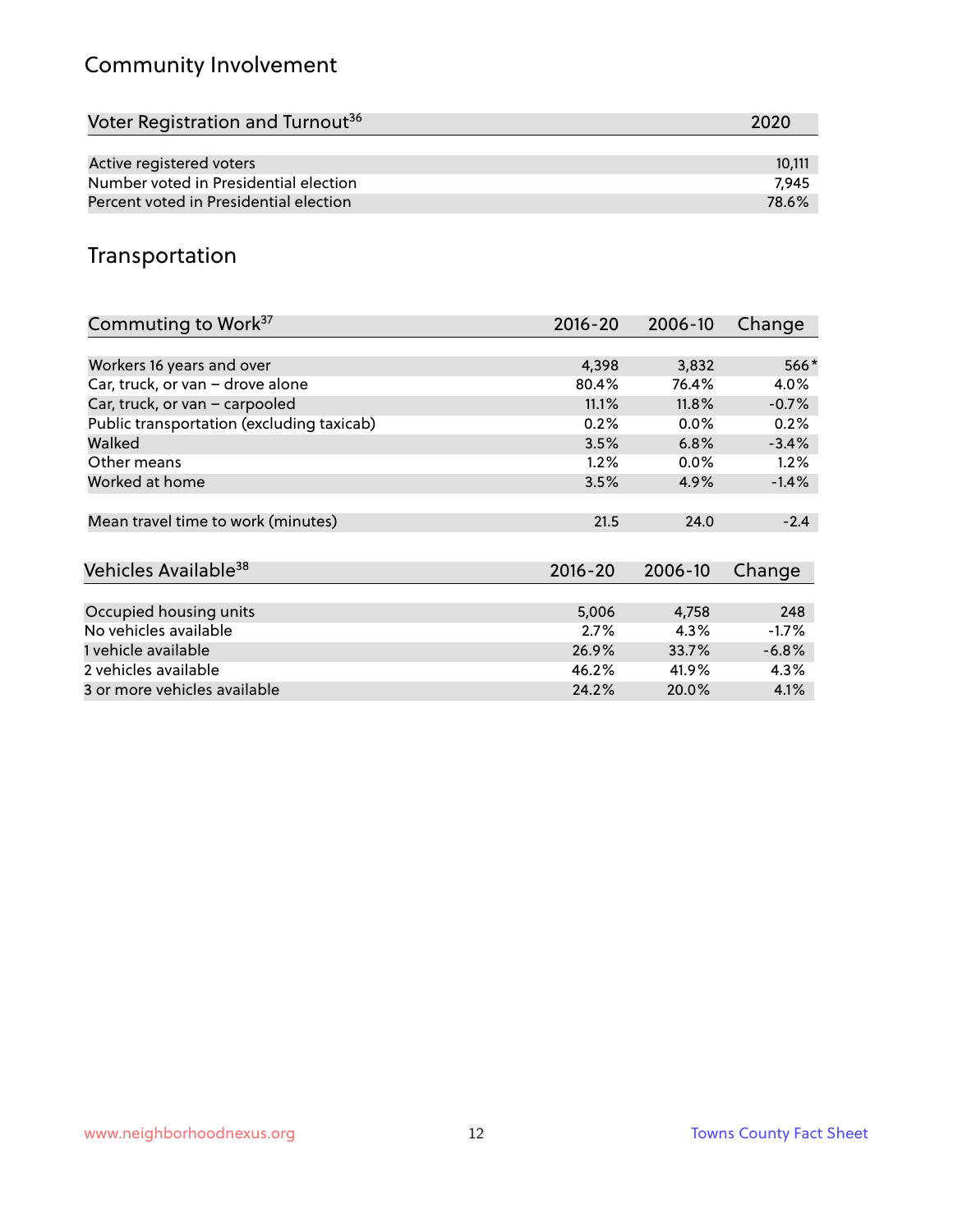#### Health

| Health Insurance coverage <sup>39</sup> | 2016-20 |
|-----------------------------------------|---------|
|-----------------------------------------|---------|

| Civilian Noninstitutionalized Population                | 11,633 |
|---------------------------------------------------------|--------|
| With health insurance coverage                          | 86.9%  |
| With private health insurance coverage                  | 66.7%  |
| With public health coverage                             | 47.9%  |
| No health insurance coverage                            | 13.1%  |
| Civilian Noninstitutionalized Population Under 19 years | 1,710  |
| No health insurance coverage                            | 7.1%   |
| Civilian Noninstitutionalized Population 19 to 64 years | 5,999  |
| In labor force:                                         | 4,002  |
| Employed:                                               | 3,844  |
| With health insurance coverage                          | 77.8%  |
| With private health insurance coverage                  | 33.5%  |
| With public coverage                                    | 7.0%   |
| No health insurance coverage                            | 22.2%  |
| Unemployed:                                             | 158    |
| With health insurance coverage                          | 55.7%  |
| With private health insurance coverage                  | 33.5%  |
| With public coverage                                    | 22.2%  |
| No health insurance coverage                            | 44.3%  |
| Not in labor force:                                     | 1,997  |
| With health insurance coverage                          | 76.4%  |
| With private health insurance coverage                  | 64.3%  |
| With public coverage                                    | 28.6%  |
| No health insurance coverage                            | 23.6%  |

| <b>Health Factors</b> | <b>Most Recent</b> |
|-----------------------|--------------------|
|                       |                    |

| Premature Death (YPLL before age 75 per 100,000 population, age-adjusted) <sup>40</sup> | 7,430.8 |
|-----------------------------------------------------------------------------------------|---------|
| Average number of Physically Unhealthy Days <sup>41</sup>                               | 4.4     |
| Average number of Mentally Unhealthy Days <sup>42</sup>                                 | 5.3     |
| Low Birthweight Births <sup>43</sup>                                                    | 6.3%    |
| Diabetes Prevalence <sup>44</sup>                                                       | 9.9%    |
| HIV Prevalence (per 100,000 population) <sup>45</sup>                                   | 64.0    |
| Rate, Deduplicated ER Visits for Asthma, Ages 0-17 <sup>46</sup>                        | 367.5   |